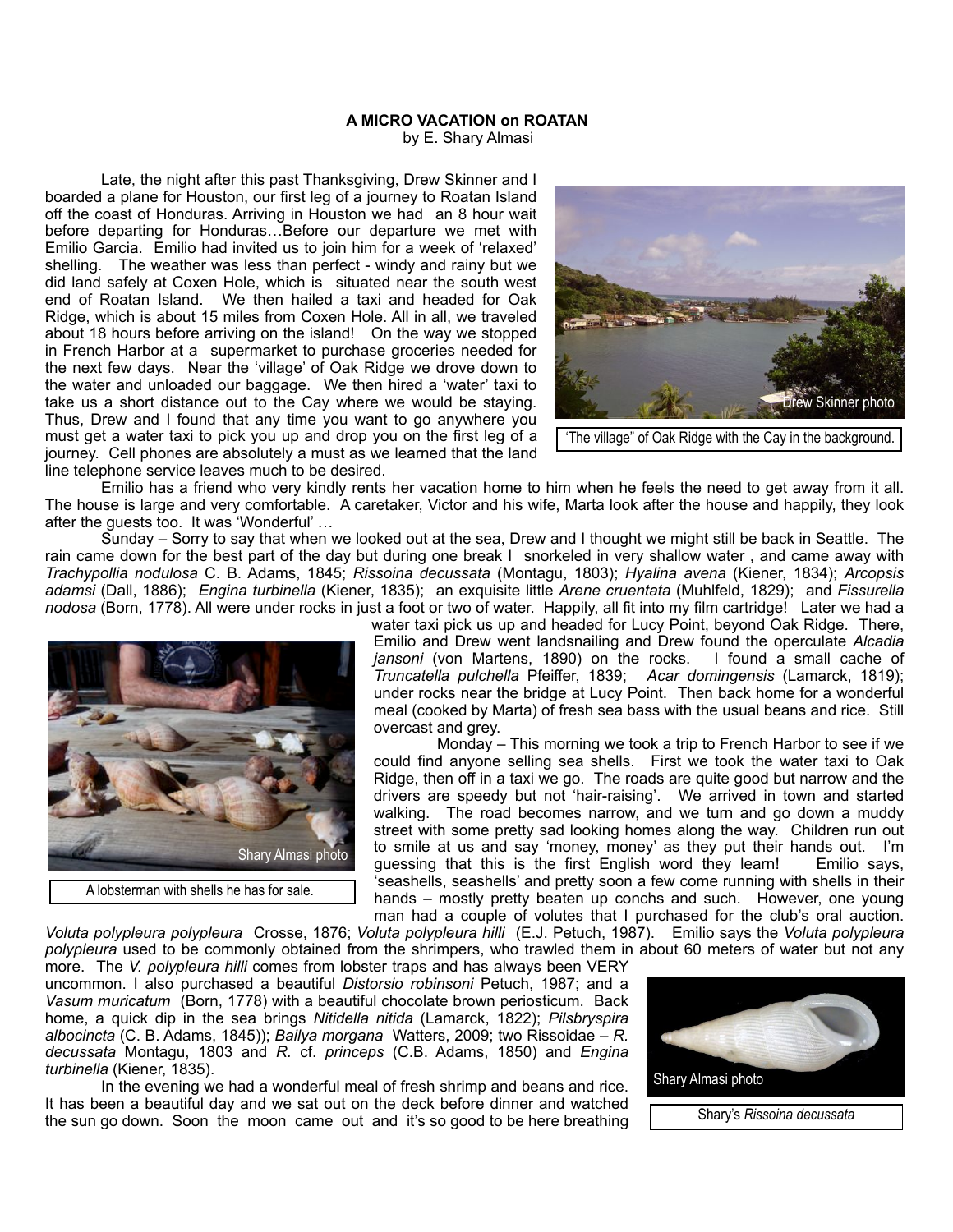

Our boat sailing through the mangroves.

red ants which they took great pains to avoid!

 After working this locale we stopped at a nearby beach and I was delighted to find *Favartia alveolata* (Kiener, 1842) , *Iniforis turrishomae* (Holten, 1802); *Rissoina cf. princeps* (C. B. Adams, 1850); *Risomurex caribbaeus* (Bartsch & Rehder, 1939); *Diodora minuta* (Lamarck, 1822); *Nerita versicolor* Gmelin, 1791; *Chione cancellata* (Linnaeus, 1758)- this chione being so tiny I didn't realize it was a veneridae until I put it under the microscope! I'm happy. We head home, making a stop at Jonesville where Hassan offered us a fresh

the fresh air and listening to the water lapping at the seawall. It doesn't get any better than this.

 Tuesday – It's a beautiful morning. We can see the mainland about 30 miles away. Today we are going landsnailing – much to Drew's delight. Our boatman Hassan makes his way past Oak Ridge, past Jonesville and Lucy Point. Then into the sun crossing a lovely lake where we enter a channel absolutely filled with mangroves. We travel quietly through this channel which cuts through the trees – which hang overhead. It's cool and beautiful and occasionally I spot a Little Blue Heron or a White Heron and even an occasional sandpiper. What a thrill. After about 40 minutes we arrive at our destination which is at the West Side of Carib Bight on Roatan. We head for limestone outcroppings and start working through leaf mold. I found one species in leaf mold up against the rocks. Altogether Drew and Emilio found 4 species – *Helicina hondurana* Richards, 1938; *Tudorisca andrewsae* (Ancey, 1886); *Alcadia jansoni* (von Martens, 1890) and *Subulina octana* (Bruguiere, 1798). Emilio and Drew also found some very aggressive



**Left** -*Tudorica andrewsae* **Right** - Emilio Garcia collecting landsnails on a limestone outcropping.

coconut. I took him up on his offer and drank coconut milk on the way 'home'.

 Wednesday – Today we headed for Punta Gorda – Fat Point – to explore the area. We get there by taxi (as usual), stopping at a souvenir stand but nothing attracted us – so we continued on. After walking through the town, I waded out into the water and with a hand dredge brought up *Nassarius albus* (Say, 1826), *Columbella dysoni* (Reeve, 1858); *Zafrona pulchella* (Blainville, 1829); *Nassarius vibex* (Say, 1822); *Tegula fasciata* (Born, 1778); and another wonderful *Diodora minuta* – and boy, is it minute. Home for another beautiful sunset and gee, fresh shrimp again! Tough.

Thursday – We head back to the West Side of Carib Bight for land snailing. As we passed the boats moored along



The view from our deck with the sunset.

the way between Oak Ridge and Jonesville I noticed the names painted on each one. Practically all of them are "Captain" something – Captain Carib, Captain Jack, Captain Ray, Captain Iverson, but then I come to the best one, Shirley Belle, – So Seductive! That cracks me up.

 After we arrived, I opted to walk the beach and dangle my feet in the warm water while the men look for their landsnails – going through leaf mold just makes me want to sneeze. Then we head home, making a stop for more coconut milk. Tonight we have fresh lobster – again and after watching yet another stunning sunset earlier. The moon and Venus are bright and glorious and the sky is/was a beautiful rose red. I look to the north and find Orion. At home, of course, it's always to the south.

 Friday – our last day and we are returning to French Harbor, but first I try my hand at shelling out front again. Each day I venture a bit further from the house. Today I found *Columbella mercatoria* (Linnaeus, 1758); a tiny *Nassarius albus* (Say, 1826); *Truncatella scalaris* (Michaud, 1830); *Schwartziella bryerea* (Montagu, 1803); *Barbatia cancellaria* (Lamarck, 1819 ;